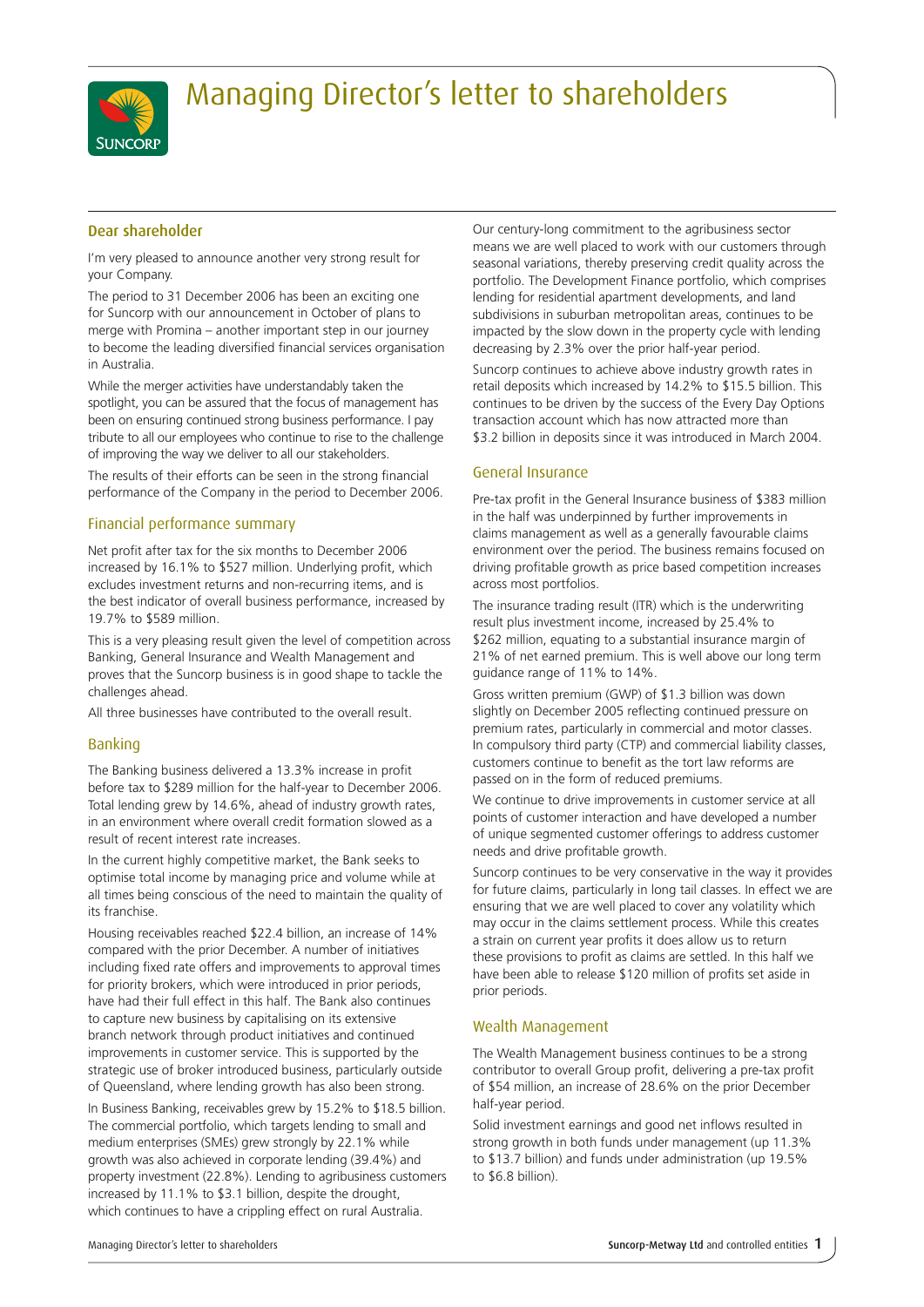The value of new business increased by 25.2% and was boosted by increased volumes and improved retention rates on most products.

Strong investment management was again a highlight, with the Suncorp Superannuation Balanced Fund achieving 1<sup>st</sup> quartile returns over 1, 3, 5 and 7 years as measured by Intech's Growth Fund Survey.

#### Delivering to our stakeholders

As I have previously mentioned Suncorp's strategy and business model is based on the continued strong performance of our three lines of business. However, we measure our performance against a number of criteria in addition to our financial results. It's important that we provide benefits to each of our four key stakeholders – our customers, employees, the community and, you, our shareholders.

**Customer** focus has and will always be a key priority for Suncorp. In an increasingly competitive market, the ability to differentiate through customer service will be a key competitive advantage. The business has continued to embed customer-led design principles across the organisation which means we put the customer at the centre of everything we do. The Suncorp business model allows us to gain a high level of insight into customer needs across the spectrum of financial services solutions and underpins our industry leading 2.96 products per customer.

Our **employees** remain the heart and soul of the Company. In the six months to December 2006 the Company has introduced a number of policies designed to attract, retain and develop its employees. For example, a talent management framework has been rolled out across the Group to help employees identify appropriate career opportunities within Suncorp. The success of our people strategies has resulted in the Gallup employee engagement measure placing Suncorp in the top 30% of companies participating in the Gallup survey worldwide.

Suncorp continues to play an active part in the **communities** we are part of. Our Queensland Skin Cancer initiative continues to raise awareness about the risk and prevention of this disease. In conjunction with the Queensland Institute of Medical Research we have raised more than \$850,000 which has assisted in treatment and research into a cure for skin cancer.

Suncorp has supported the Hear & Say Centre since 1994. Since July 2006 we have raised \$190,000 for this charity which teaches deaf or hearing impaired children and infants to listen, speak and integrate into the hearing community. We also recently entered into a three year sponsorship partnership with Youngcare, which is a charity set up to provide support to young Australians with high care needs.

We also continue our close association with Rugby Union through sponsorship of the Wallabies and Queensland Reds with the primary focus being on taking the game to local communities at a grass roots level, with coaching clinics for boys and girls in rural and regional areas.

Suncorp's employees are consistently generous in donating time and money to our sponsorships. We have in place a day's paid volunteer leave for every staff member to give something back to the communities we are part of. Participation in this program has grown substantially in the year to December 2006 and is highly valued among our employees.

While we continue to provide benefits to all our stakeholders in the six months to December 2006 our **shareholders** have again benefited from the strong financial performance of the business. The declaration of an interim ordinary dividend of 52 cents per share is consistent with our aim of achieving ordinary dividend growth of at least 10% for the year. And in the event of the Promina merger proceeding, we intend to pursue a consistent dividend policy for the merged group centred on providing sustainable growth in annual dividends.

## Cyclone Larry rebuilding

 In my last report I outlined the significant work undertaken by our employees in supporting our customers and the communities affected by the devastation of Cyclone Larry. It's hard to believe that 20 March 2007 marks a year since the cyclone left a trail of destruction and a huge rebuilding challenge. Suncorp is proud to have played a part in the recovery effort, with 75% of the 8,000 Cyclone Larry claims received now completed. Suncorp has also been an active participant in the State Government Task Force and I was personally honoured to join Peter Cosgrove as a member of the Operation Recovery Task Force.

#### Promina merger

As you are no doubt aware, in October 2006 we advised the market of our intention to merge with Promina to create the second largest domestic insurer in both Australia and New Zealand. Promina's strong suite of brands (including AAMI, APIA, Shannons, Just Car Insurance, Vero and AA insurance) complement the Suncorp and GIO brands and, together, give us an unrivalled portfolio to target well defined customer segments.

The combination of Suncorp and Promina's life insurance businesses will create Australia's seventh largest life insurance business while the merged group's funds management business will have approximately \$24 billion of funds under management (on a pro-forma basis).

Suncorp's banking operations will also benefit by accessing the merged groups significant customer base to offer retail banking products as part of an appropriate financial solutions package.

The proposal to merge with Promina is entirely consistent with Suncorp's strategic journey and now has us well on our way to achieving our vision of being the most desirable financial services company in Australia. Today, our three lines of business compete strongly in their respective markets and we have made huge strides in optimising the inherent advantages of having all three businesses under the one roof.